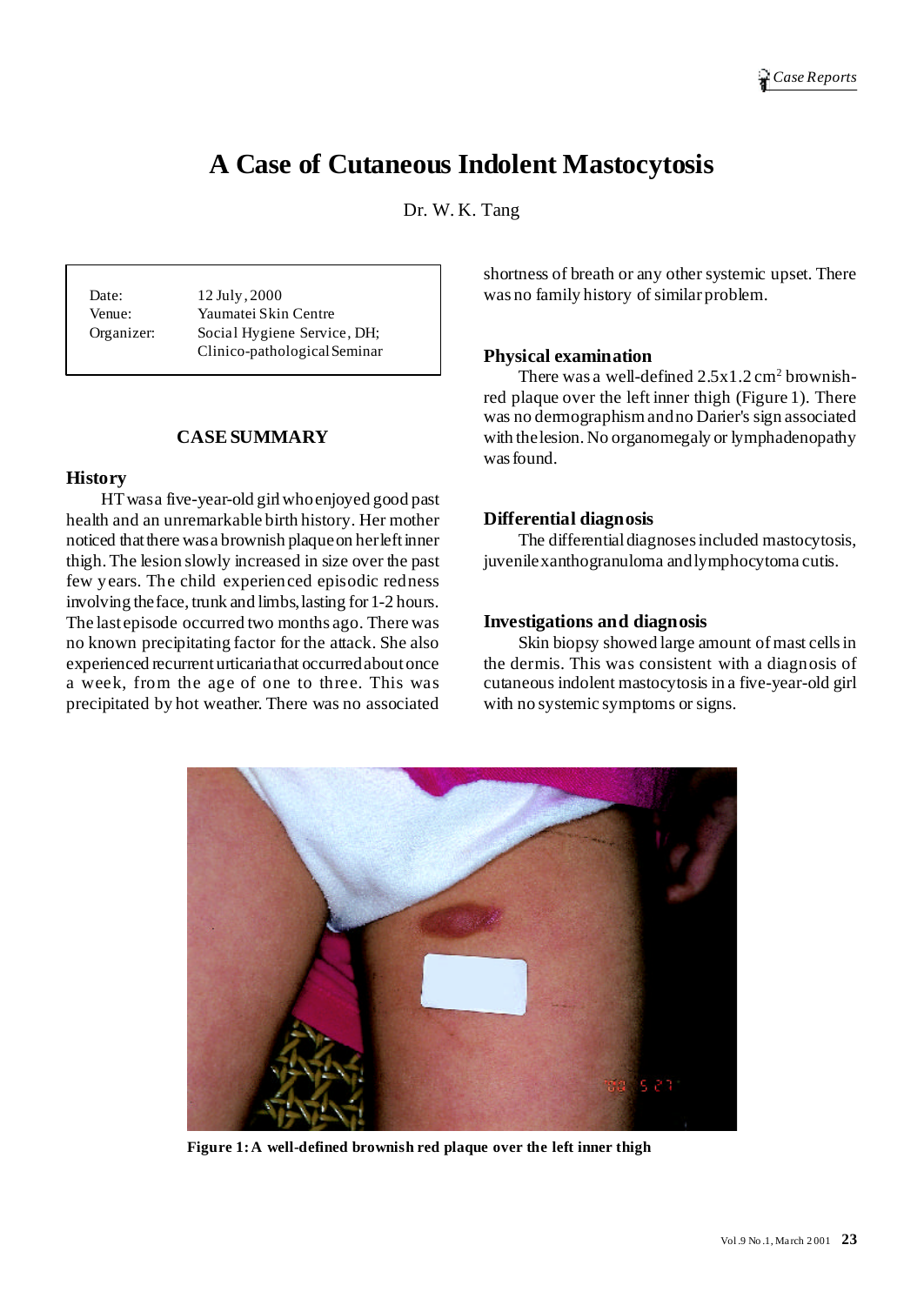# **REVIEW OF MASTOCYTOSIS**

## **Definition**

Mastocytosis is a rare disorder characterized by abnormalgrowth andaccumulation ofmast cellsin skin, visceral organs such as bone marrow, gastrointestinal tract, liver, spleen and lymph nodes.

## **Pathogenesis**

The etiology is unknown. But evidence shows that itis related to deregulation or abnormalities of the *c-kit* receptor (mutation of codon 816 gene) or excessive production of its ligand. There is also increased production of mast-cell growth factor.

There is a debate on whether the disease is a reactive or neoplastic disorder. Traditionally it is regarded as a reactive process especially with respectto the benign course in pediatric group. But there is evidence suggesting its neoplastic nature. <sup>1</sup> Firstly, by using the human androgen receptor gene (HU-MARA), <sup>2</sup> mast cells in mastocytosis were shown to derived from a clonal proliferation of pluripotent haemopoietic stem cell. Secondly, there is association withmyeloproliferative and myelodysplastic disorders; in fact, some patientswith mastocytosis could progress into acute leukaemia.

### **Classification (Metcalfe in 1991)**

Mastocytosis is classifiedaccording to the clinical courses. There are four main categories.

### *1.Indolent*

Patients in this category may have only cutaneous involvement or with systemic mast cells infiltration. Cutaneous lesions such as solitary mastocytoma, urticaria pigmentosa, bullousmastocytosis and diffuse erythrodermic mastocytosis are commonly found in children, while telangiectasia maculariseruptivapertans (TMEP) is mainly seen in adult. When urticaria pigmentosa occursin adult, it tendsto bemore persistent and have more systemic involvement.

The prognosis of this group of disease is usually very good. For urticaria pigmentosa in children, 50% will disappear before puberty and the others usually show significant improvement. Even for the diffuse erythrodermic mastocytosis, spontaneous resolution is the rule, although there is a risk of persistence and systemic involvement extending into adulthood.

### *2. Mastocytosiswithhaematological disorders*

Dysmyelopoietic disorders, malignantlymphoma, chronic neutropenia could be found in this group of patients. The prognosis depends on the underlying haematologicaldisorder.

## *3. Lymphadenopathy mastocytosis with eosinophilia (Aggressive,with or withoutskininvolvement)*

The disease usually progresses rapidly in this group of patients. Mast-cell proliferation occurs in the bone marrow, then the gastrointestinal tract, and the other organs.Theprognosisismuchguarded.Itshouldbenoted that 26-58% of patients with systemic mastocytosis have peripheral lymphadenopathy, and they are not classified under this category of mastocytosis.<sup>1</sup>

### *4.Mastocytic leukemia*

It is the rarest form of mastocytosis, which occurs most commonly in adult. Patients have grave prognosis and usually die several months after the initialdiagnosis.

## **Clinical manifestations**

Clinicalsymptomsoccur as a resultof directorgan infiltration and chemical mediators released from the mast cells. The latteris subdivided into three groups:

- A. Preformed secretory granule-associated mediators - Histamine,heparin, protease
- B. Lipid mediators
	- Leukotriene, prostaglandin D2, platelet activating factor
- C. Cytokines
	- Tumor necrosis factor, interleukins

The symptoms ranged from itchy skin lesions, flushing to anaphylaxis and even death (Table 1).

### **Investigations and diagnosis**

Darier's sign is not pathognomonic of urticaria pigmentosa, and may rarely occur with juvenile xanthogranuloma, histiocytosisX, leukaemiacutis, and cutaneousT- and B-cell lymphoma.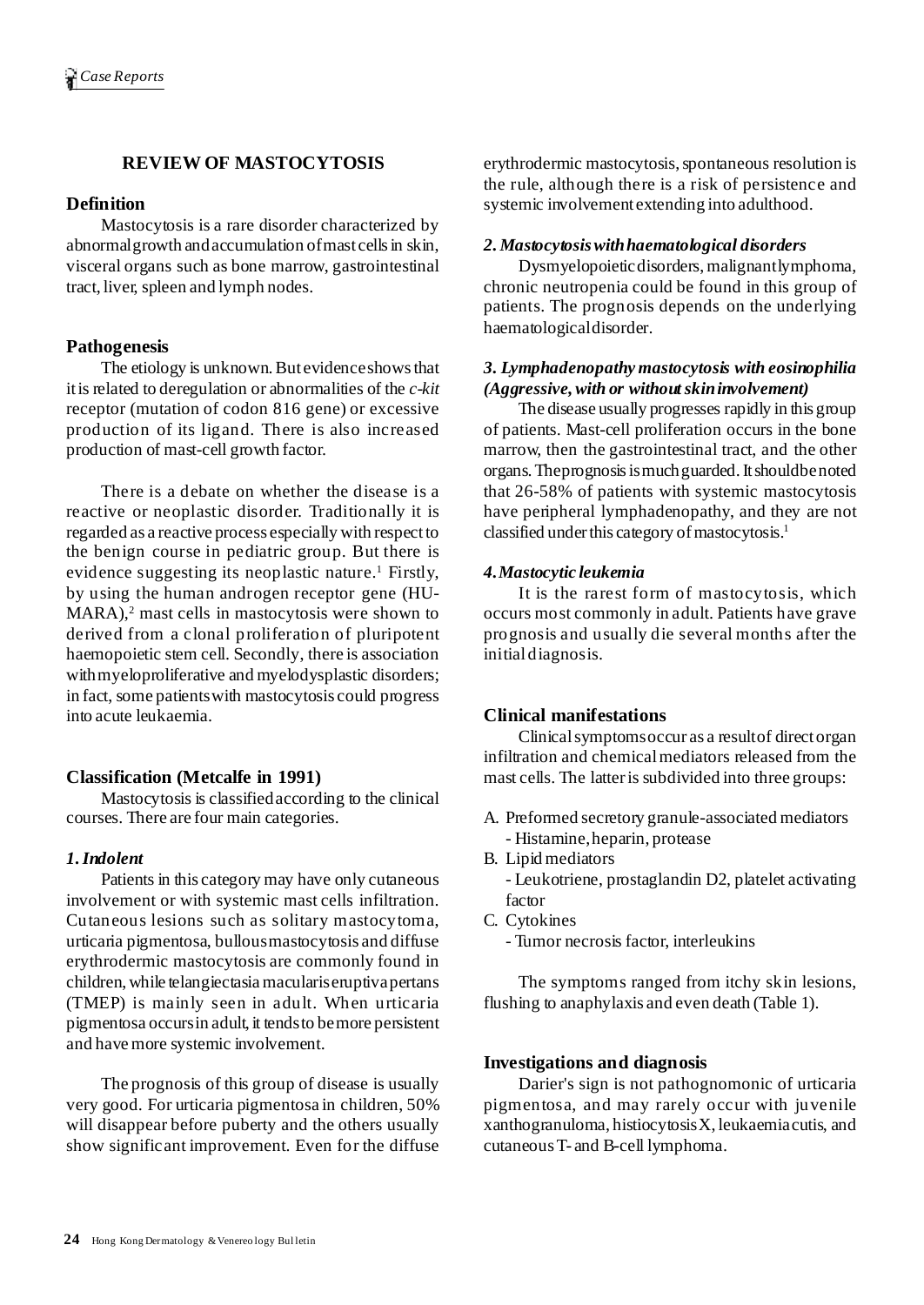| Cuta neous manifestations                                                                          |                                                               |  |  |  |
|----------------------------------------------------------------------------------------------------|---------------------------------------------------------------|--|--|--|
| Pruritus, urticaria, urticaria pigmentosa, diffuse infiltrative papules and plaques, dermographism |                                                               |  |  |  |
| <b>Mast-cell mediator-related</b>                                                                  |                                                               |  |  |  |
| Common                                                                                             | Flushing<br>$\bullet$                                         |  |  |  |
|                                                                                                    | Intermittent gastrointestinal complaints, such as diarrhoea,  |  |  |  |
|                                                                                                    | abdominal pain, nausea and vomiting. Palpitations/tachycardia |  |  |  |
| Uncommon                                                                                           | Altered cognitive functions                                   |  |  |  |
|                                                                                                    | Hypotension                                                   |  |  |  |
|                                                                                                    | Respiratory symptoms                                          |  |  |  |
|                                                                                                    | Peptic ulcer, gastritis, duodenitis, malabsorption            |  |  |  |
|                                                                                                    | Syncope, anaphylaxis                                          |  |  |  |
|                                                                                                    | Constitutional symptoms (may indicate systemic involvement)   |  |  |  |
| Weakness, fatigue, malaise, fever, weight loss                                                     |                                                               |  |  |  |
|                                                                                                    | Organ infiltration (in systemic mastocytosis)                 |  |  |  |
| Hepatomegaly, splenomegaly<br>٠                                                                    |                                                               |  |  |  |
| Skeletal lesions, arthralgia<br>٠                                                                  |                                                               |  |  |  |
| Bone-marrow infiltration<br>٠                                                                      |                                                               |  |  |  |

**Table 1. Clinical manifestations of mastocytosis**

• Lymphadenopathy

In general, the diagnosis of mastocytosis can be made clinically and further supported by skin biopsy. The numbers of mast cell are much higher (15-20 folds) in lesionalskin of patients with systemic mastocytosis. Whereas there are only scanty mast cell in the lesional skin in patient with TMEP. However, the absolute numbers of mast cell in the skin are not helpful in differentiating differentcategories of mastocytosis.

When systemic involvement is suspected, either one of the following should be obtained:<sup>3</sup>

- i. Histological evidence of mast-cellhyperplasia in at least one tissue other than skin
- ii. Increased histamine or N-methyhistamine in the urine. Routine 24-hour urine collection to measure histamine is a convenient first test. But concurrent genitourinarytractbacteria can leadto artificallyhigh concentration of histamine. Since the histamine concentration isbriefly raised after an attack. Amore

sensitive method is to collect a separate serial collection of urine after an episode, which showed an increase followed by a decrease in urinary histamine excretion immediately after an attack.

iii. Unexplainedhepatomegaly

Since mastocytosisin pediatricgroup usually has an excellent prognosis, conservative approach is recommended. On the contrary, for older patients aggressive investigations are justifiable for there is higher chance of having systemic involvement or even malignancies(Table 2).

# **Management** 4

Treatmentshould be aimed atrelieving symptoms and does not alter the course of the diseases. Patients and their relatives should be taughtthe signs of anaphylaxis and methods of emergency treatment and support. Patients should also be taughtto avoid physicalor biochemical factors, which may trigger the attack such as emotional

| <b>Children</b>                                 |          |                                                |         |
|-------------------------------------------------|----------|------------------------------------------------|---------|
| Age $<$ 5                                       | Age $>5$ | <b>Adult OR Suspected systemic involvement</b> | Elderly |
|                                                 |          | Skin biopsy<br>$\bullet$                       |         |
| Complete blood count and differential           |          | Bone marrow biopsy<br>$\bullet$                |         |
| 24-hour urine for methyl-histamine<br>$\bullet$ |          | CT scan                                        |         |
|                                                 |          | Bone scan/skeletal survey                      |         |
|                                                 |          | Upper GI tract endoscopy                       |         |
|                                                 |          |                                                |         |

**Table 2. Diagnostic tests and investigations for mastocytosis** 6,7